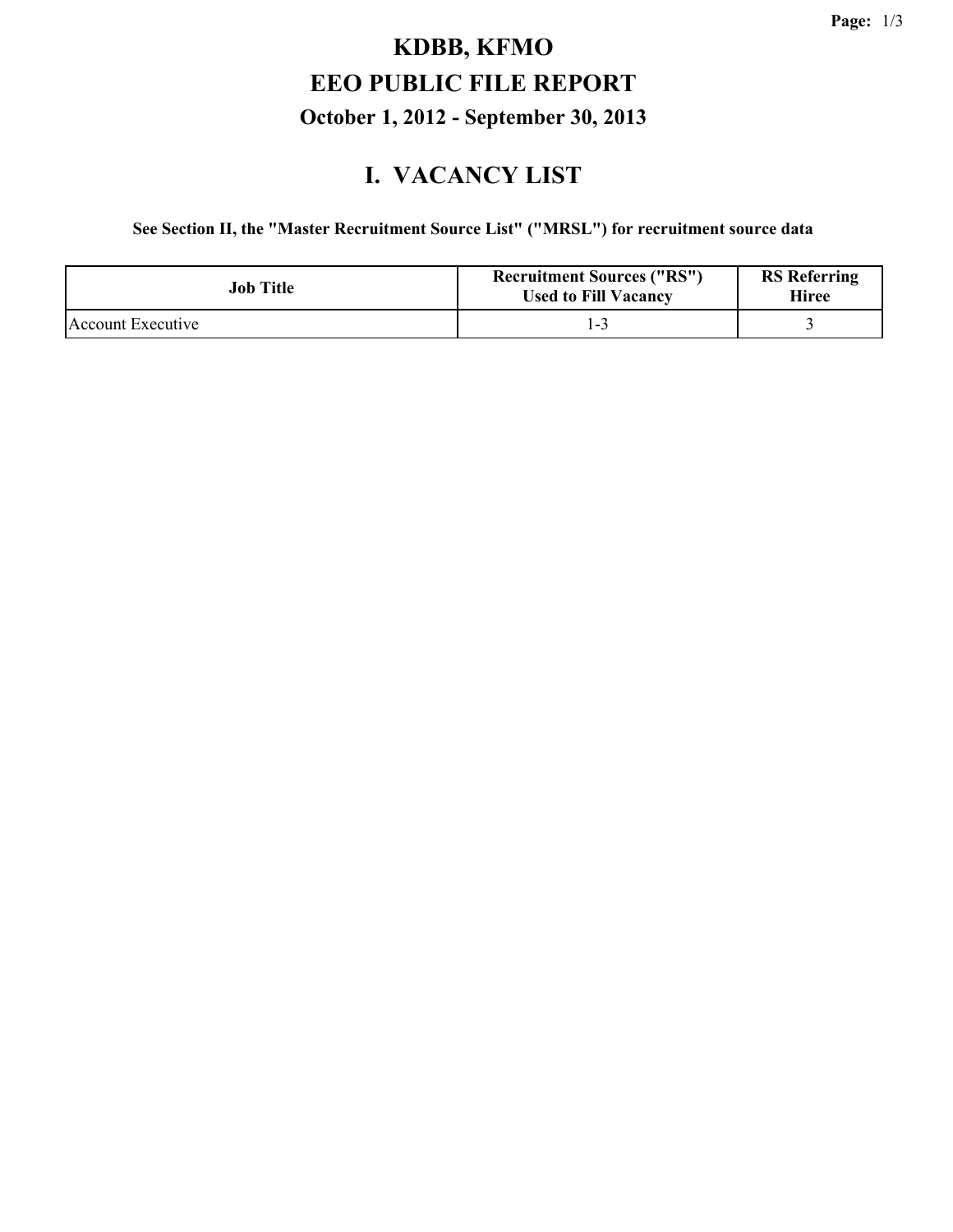# **KDBB, KFMO EEO PUBLIC FILE REPORT October 1, 2012 - September 30, 2013**

## **II. MASTER RECRUITMENT SOURCE LIST ("MRSL")**

| <b>RS</b><br><b>Number</b> | <b>RS</b> Information                                                                                                                                        | <b>Source Entitled</b><br>to Vacancy<br><b>Notification?</b><br>(Yes/No) | <b>No. of Interviewees</b><br><b>Referred by RS</b><br>Over<br><b>Reporting Period</b> |
|----------------------------|--------------------------------------------------------------------------------------------------------------------------------------------------------------|--------------------------------------------------------------------------|----------------------------------------------------------------------------------------|
| $\mathbf{1}$               | Mineral Area College<br>P.O. Box 1000<br>Park Hills, Missouri 63601<br>Phone: 573-518-2251<br>Email: kneff@mineralarea.edu<br>Kathryn Neff                   | N                                                                        | $\boldsymbol{0}$                                                                       |
| $\overline{2}$             | Missouri Career Center<br>403 Parkway Drive<br>Park Hills, Missouri 63601<br>Phone: 573-518-2431<br>Email: gladysfrazier@ded.mo.gov<br><b>Gladys Frazier</b> | N                                                                        | $\boldsymbol{0}$                                                                       |
| 3                          | <b>Station On-Air Advertisement</b><br>Kelly Valle                                                                                                           | N                                                                        |                                                                                        |
|                            |                                                                                                                                                              |                                                                          |                                                                                        |